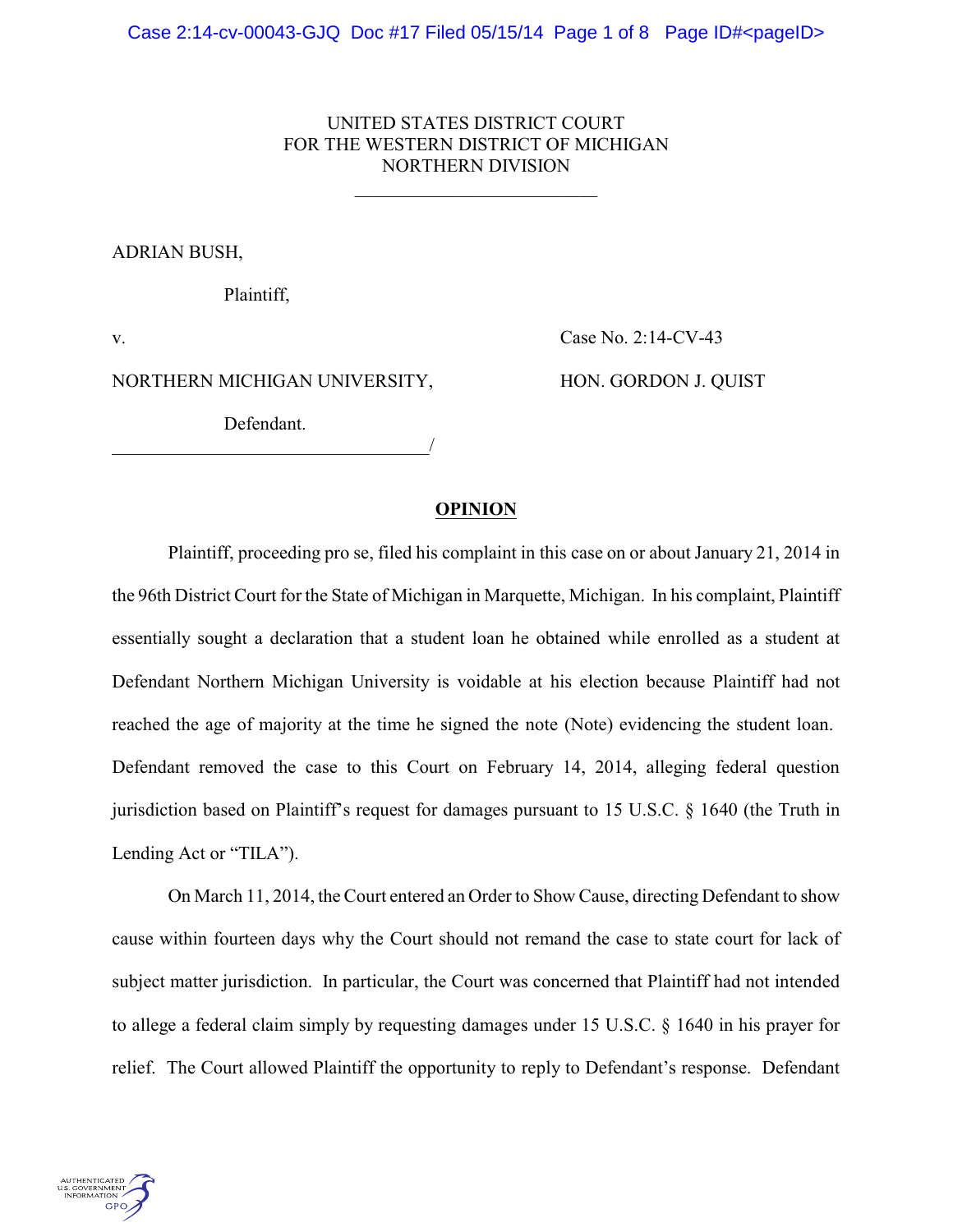#### Case 2:14-cv-00043-GJQ Doc #17 Filed 05/15/14 Page 2 of 8 Page ID#<pageID>

filed its response on March 25, 2014, arguing that because Plaintiff is pro se, his pleading should be construed liberally, *see Haines v. Kerner*, 404 U.S. 519, 520, 92 S. Ct. 594, 595 (1972), and, therefore, the Court should construe Plaintiff's complaint as alleging a TILA claim. Plaintiff did not file a reply. In light of Defendant's response and Plaintiff's lack of a reply—indicating Plaintiff's intent to allege a TILA claim—the Court concludes that Plaintiff intended to plead a federal claim, giving the Court subject matter jurisdiction over the complaint.

Defendant has filed a Motion to Dismiss pursuant to Federal Rule of Civil Procedure 12(b)(6), arguing that Plaintiff fails to state a claim for several reasons. Defendant contends that Plaintiff's infancy or lack of capacity defense to enforcement of the Note fails because the Higher Education Act (HEA) specifically preempts Plaintiff's state law infancy defense, a Michigan statute bars the defense in actions to enforce educational loans, and Michigan law considers education one of the "necessaries" for which a minor might contractually bind himself. Plaintiff has filed a response, in which he raises a number of new issues not set forth in his original complaint, including that his defense to enforcement of the student loan is not infancy, but "lack of bureaucratic capacity"; that Defendant violated the Due Process Clause of the Fifth Amendment by "failing to legitimize the loan in a court of law"; that the HEA's preemption of the state law infancy defense violates the Tenth Amendment and constitutes involuntary servitude in violation of the Thirteenth Amendment; and that enforcement of the student loan violates Plaintiff's "right to childhood." In addition, Plaintiff alleges that he was not eligible for a student loan because Defendant failed to administer a required test to determine Plaintiff's competence to obtain a student loan.

For the reasons set forth below, the Court will grant Defendant's motion and dismiss Plaintiff's complaint with prejudice.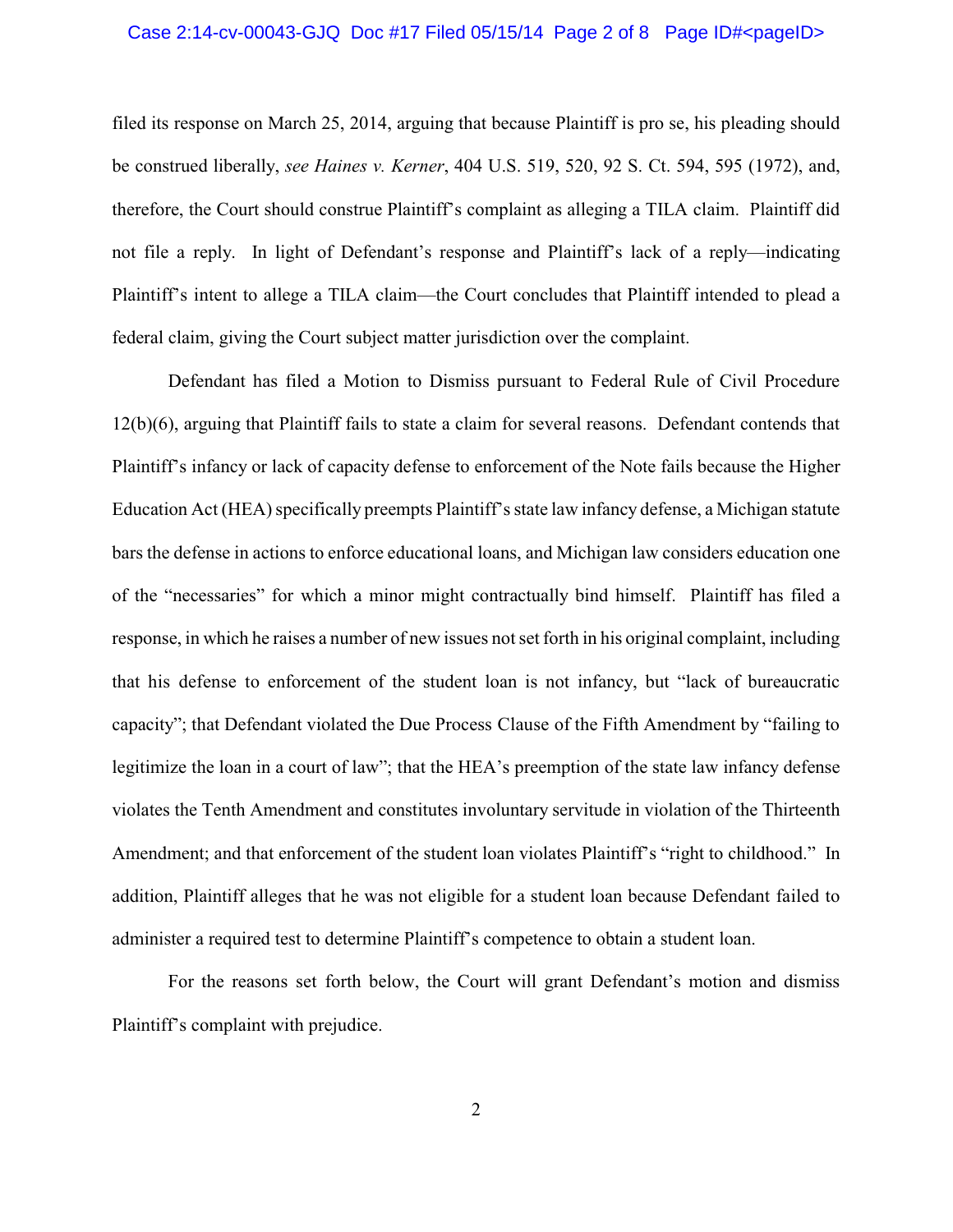#### Case 2:14-cv-00043-GJQ Doc #17 Filed 05/15/14 Page 3 of 8 Page ID#<pageID>

Pursuant to Federal Rule of Civil Procedure 8(a), a complaint must provide "a short and plain statement of the claim showing that the pleader is entitled to relief." Detailed factual allegations are not required, but "a plaintiff's obligation to provide the 'grounds' of his 'entitle[ment] to relief' requires more than labels and conclusions, and a formulaic recitation of the elements of a cause of action will not do." *Bell Atl. Corp. v. Twombly*, 550 U.S. 544, 555, 127 S. Ct. 1955, 1964–65 (2007) (quoting *Conley v. Gibson*, 355 U.S. 41, 47, 78 S. Ct. 99, 103 (1957)). The court must accept all of the plaintiff's factual allegations as true and construe the complaint in the light most favorable to the plaintiff. *Gunasekera v. Irwin*, 551 F.3d 461, 466 (6th Cir. 2009). The court must determine whether the complaint contains "enough facts to state a claim to relief that is plausible on its face." *Twombly*, 550 U.S. at 570, 127 S. Ct. at 1974. "A claim has facial plausibility when the plaintiff pleads factual content that allows the court to draw the reasonable inference that the defendant is liable for the misconduct alleged." *Ashcroft v. Iqbal*, 556 U.S. 662, 678, 129 S. Ct. 1937, 1949 (2009). Although the plausibility standard is not equivalent to a "'probability requirement,' . . . it asks for more than a sheer possibility that a defendant has acted unlawfully." *Id.* (quoting *Twombly*, 550 U.S. at 556, 127 S. Ct. at 1965). "[W]here the well-pleaded facts do not permit the court to infer more than the mere possibility of misconduct, the complaint has alleged—but it has not 'show[n]'—that the pleader is entitled to relief." *Id.* at 1950 (quoting Fed. R. Civ. P. 8(a)(2)).

Initially, the Court addresses Plaintiff's federal-law claim under the TILA. In his complaint, Plaintiff requests costs in accordance with 15 U.S.C. § 1640. (Dkt. # 1-1 at Page ID 9.) Apart from Plaintiff's failure to allege a violation of the TILA, Plaintiff fails to state a claim because student loans made under Title IV of the HEA are exempt from the TILA's protections. 15 U.S.C. 1603(7) (exempting from the TILA "[l]oans made, insured, or guaranteed pursuant to a program authorized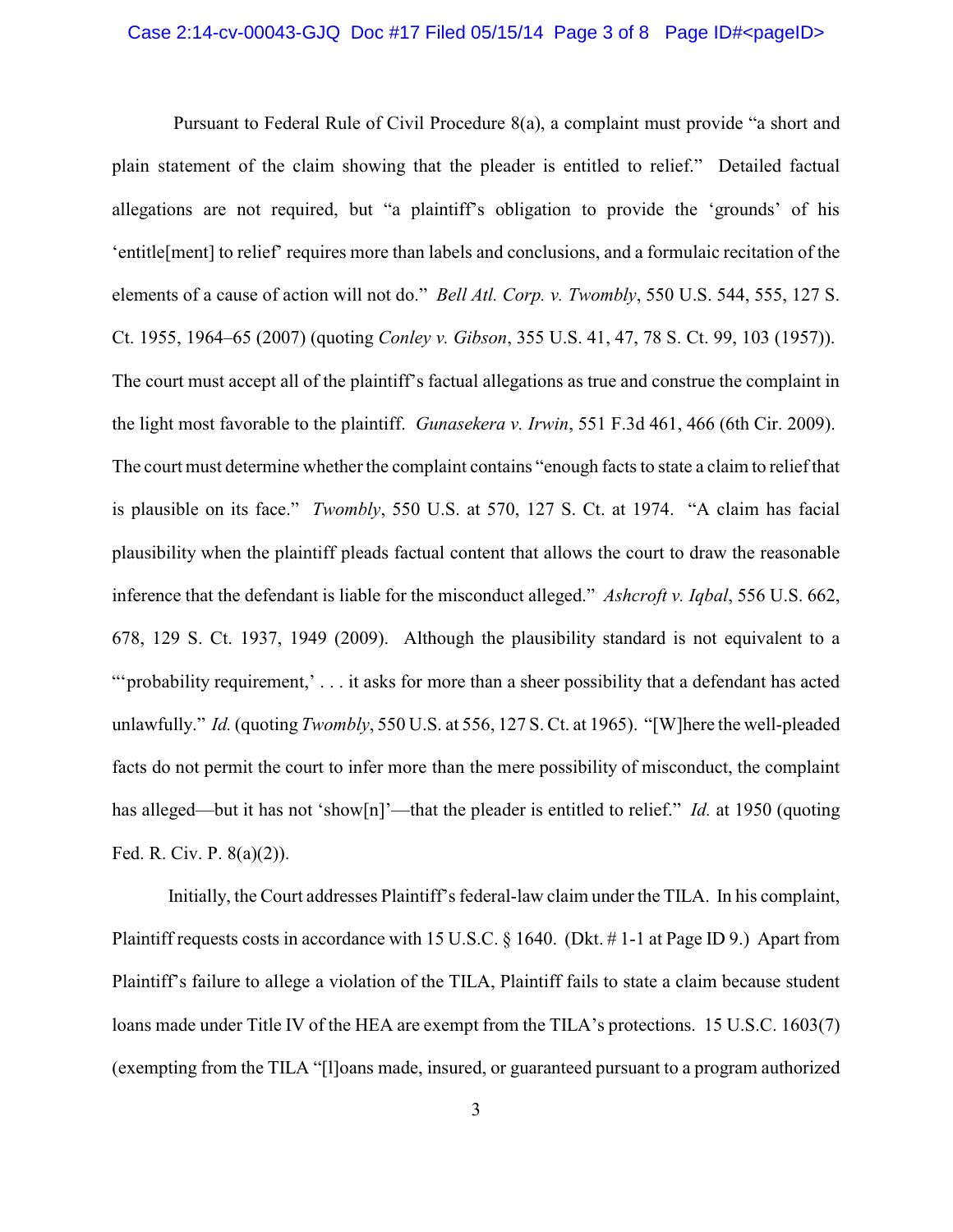#### Case 2:14-cv-00043-GJQ Doc #17 Filed 05/15/14 Page 4 of 8 Page ID#<pageID>

by title IV of the Higher Education Act of 1965"); *see also United States v. Forrest*, No. 11-14461, 2012 WL 3237192, at \* 3 (E.D. Mich. July 12, 2012) (noting that "Congress has expressly exempted student loans from the purview of the Truth in LendingAct"), *Report and Recommendation adopted*, 2012 WL 3235046 (Aug. 7, 2012). Because Plaintiff's Federal Perkins Loan arises under Title IV of the Higher Education Act, *see* 20 U.S.C. § 1087aa (a), Plaintiff's TILA claim fails as a matter of law.

Having disposed of Plaintiff's sole federal claim, the Court must decide whether to exercise its discretion to dismiss or address Plaintiff's state-law claims. 28 U.S.C. § 1367(c)(3). This decision requires a balancing of interests. *Harper v. AutoAlliance Int'l, Inc.*, 392 F.3d 195, 211 (6th Cir. 2004). "A district court should consider the interests of judicial economy and the avoidance of multiplicity of litigation and balance those interests against needlessly deciding state law issues." *Id.* (internal quotation marks omitted). Considering the pertinent interests in this case, the Court concludes that the balance of factors weighs in favor of the Court deciding Plaintiff's state law claim, particularly because a federal statute controls Plaintiff's claim. In addition, judicial economy favors a prompt resolution of Plaintiff's claim.

As noted above, Plaintiff contends that Defendant maynot enforce the Note because Plaintiff was a minor at the time he signed the Note and therefore lacked the capacity to contract. *See Woodman ex rel. Woodman v. Kera LLC*, 486 Mich. 228, 236–37, 785 N.W.2d 1, 5 (2010). The HEA provides, however, that "[n]otwithstanding any provision of State law to the contrary . . . in collecting any obligation arising from a loan made under part D of this subchapter, an institution of higher education that has an agreement with the Secretary pursuant to section 1087cc(a) of this title shall not be subject to a defense raised by any borrower based on a claim of infancy." 20 U.S.C. § 1091a(b)(3). Numerous courts have concluded that this provision expressly preempts state infancy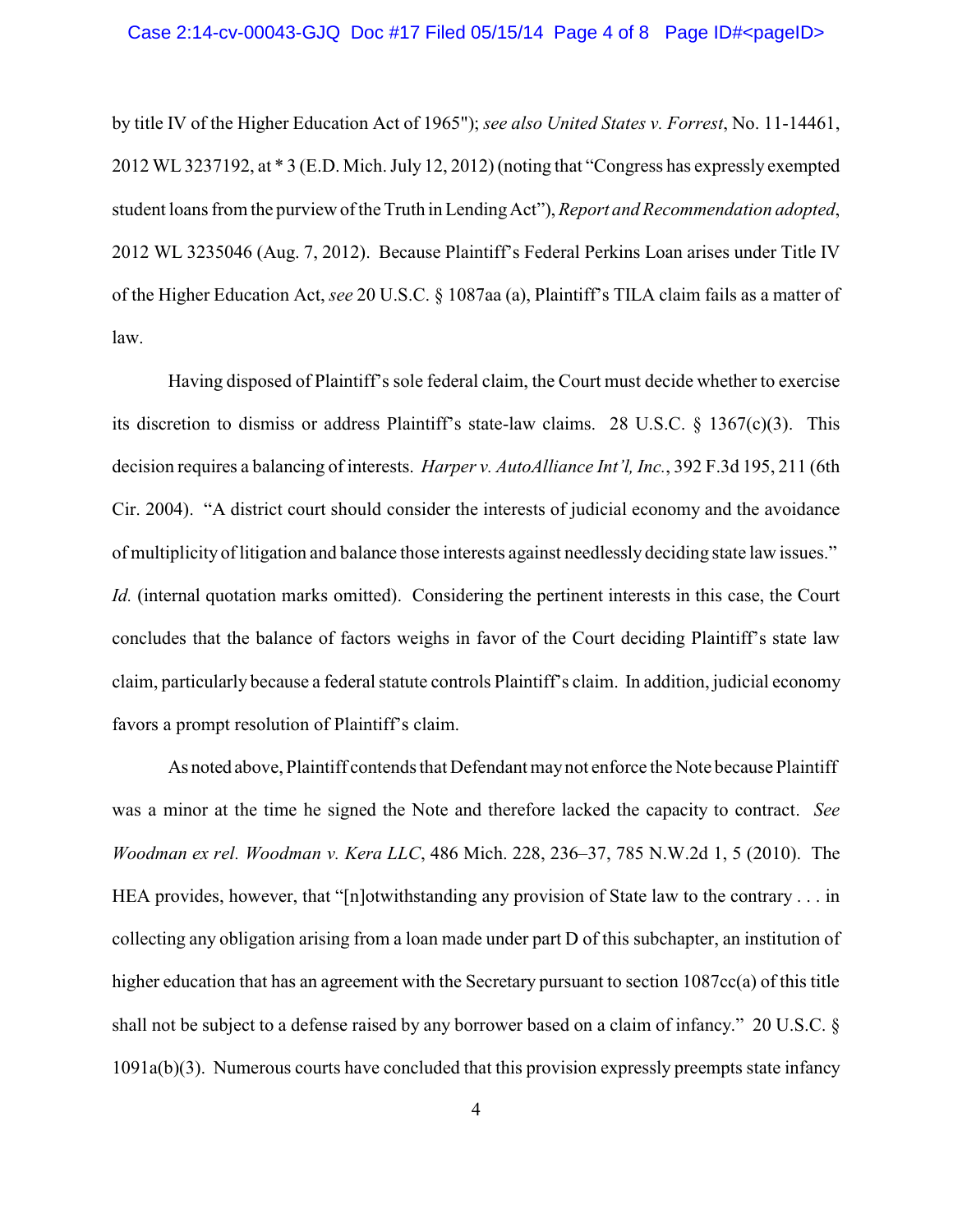#### Case 2:14-cv-00043-GJQ Doc #17 Filed 05/15/14 Page 5 of 8 Page ID#<pageID>

defenses. *See Chae v. SLM Corp.*, 593 F.3d 936, 942 (9th Cir. 2010) (noting that § 1091a(b)(3) is one of several express preemption provisions); *Coll. Loan Corp. v. SLM Corp.*, 396 F.3d 588, 596 n.5 (4th Cir. 2005) (§ 1091a(b) is one of several sections of the HEA that expressly preempts certain state law claims and defenses); *Cliff v. Payco Gen. Am. Credits, Inc.*, 363 F.3d 1113, 1124–25 (11th Cir. 2004) (stating that the HEA is "riddled with isolated preemptive provisions," one of which preempts state-law infancy defenses).

Plaintiff offers no authority to the contrary, and the Court finds no reason to disagree with these cases that the HEA preempts state-law infancy defenses to enforcement of federal student loans. Plaintiff argues, however, that preemption of such defenses is contrary to the Tenth Amendment, which states: "The powers not delegated to the United States by the Constitution, nor prohibited by it to the states, are reserved to the states respectively, or to the people." U.S. Const. amend. X. Plaintiff fails to cite any authority supporting such argument, nor is the Court aware of any case supporting Plaintiff's argument. Similarly, Plaintiff fails to cite any authority supporting his argument that preemption of state-law infancy defenses "violates the plaintiff's 13th Amendment right to freedom from involuntary servitude." (Dkt. # 7 at Page ID 34.) In contrast courts have rejected similar arguments out of hand. *See Craig v. Educ. Credit Mgmt. Corp.* (*In re Craig*), 579 F.3d 1040, 1047 (9th Cir. 2009) (describing the debtor's Thirteenth Amendment argument based on the purported impossibility that she would ever pay off her student loan as "patently specious"); *Sibley v. U.S. Dep't of Educ.*, No. 96-1392, 1997 WL 159204, at \*3 (7th Cir. Apr. 1, 1997) (stating that the plaintiff's argument that the HEA's removal of the statute of limitations for initiating a wage offset subjected him to involuntary servitude "requires no discussion other than an observation that it is without merit"); *Sibley v. U.S. Dep't of Educ.*, 913 F. Supp. 1181, 1189 n. 8 (N.D. Ill. 1995) (observing that the HEA's salary offset in no way compelled the plaintiff to work for the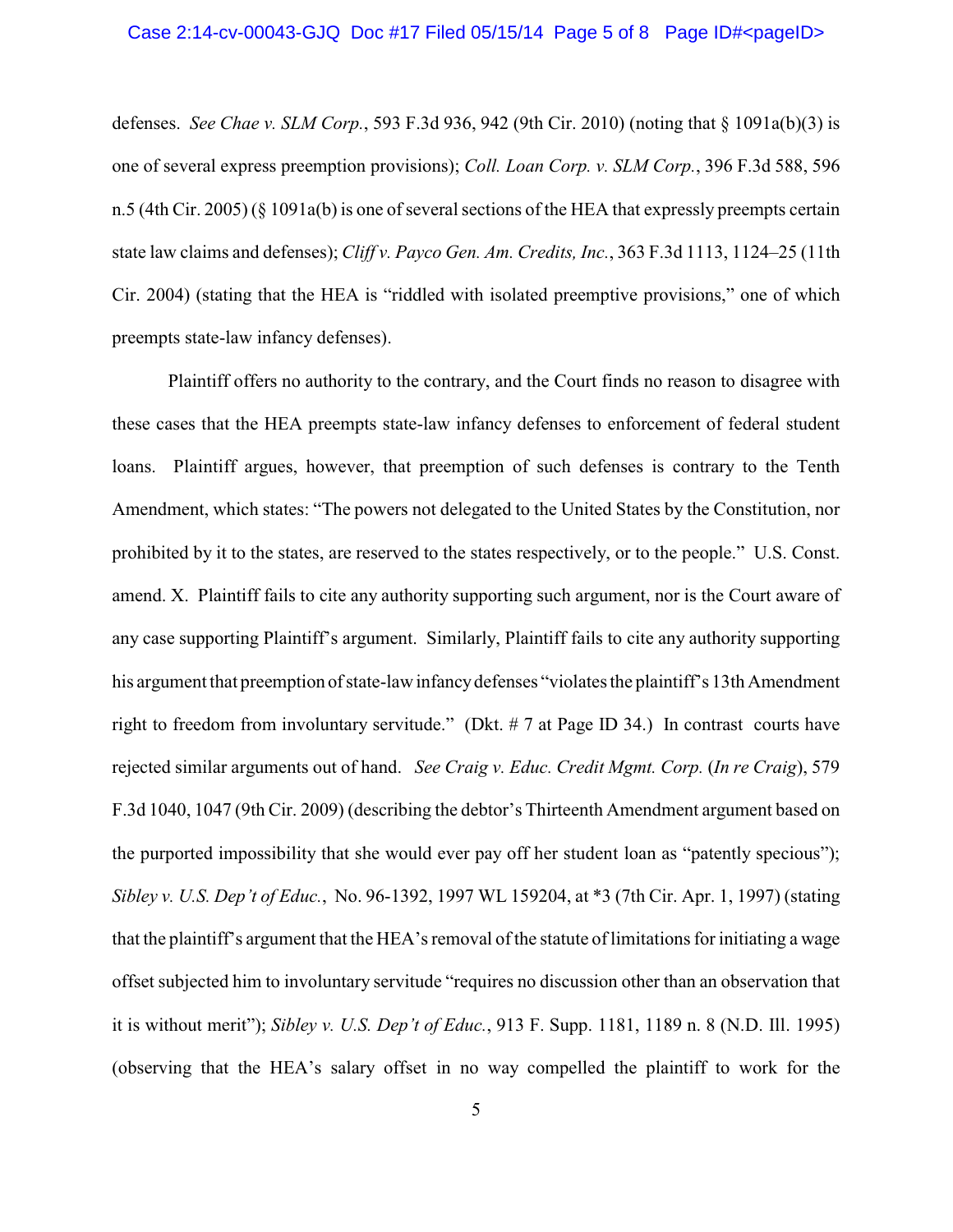#### Case 2:14-cv-00043-GJQ Doc #17 Filed 05/15/14 Page 6 of 8 Page ID#<pageID>

government in violation of the Thirteenth Amendment). Likewise, this Court finds Plaintiff's argument without merit. Therefore, Plaintiff's claim that he lacked capacity to enter into the Note fails as a matter of law.<sup>1</sup>

Plaintiff also raises several other arguments based on claims or theories not pled in his complaint. Plaintiff has not formally moved to amend his complaint to add these claims, but even if Plaintiff had done so, the Court would deny the motion. A court may deny leave to amend on a number of grounds, including when the amendment would be futile. *See Brown v. Owens Corning Inv. Review Comm.*, 622 F.3d 564, 569 (6th Cir. 2010). An amendment is futile if it could not withstand a Rule 12(b)(6) motion. *Rose v. Hartford Underwriters Ins. Co.*, 203 F.3d 417, 420 (6th Cir. 2000). Plaintiff's newly-raised claims would not withstand a motion to dismiss.

First, Plaintiff argues that Defendant violated Plaintiff's due process rights by "failing to legitimize the loan in a court of law." Plaintiff fails to cite any law permitting enforcement of student loans only through court proceedings. In addition, Plaintiff cites no authority for his proffered claim that Defendant violated his due process rights by enforcing the Note.

Second, Plaintiff contends that the crux of his claim is not that he lacked the capacity to contract because he was a minor, but because he lacked "bureaucratic capacity." Although Plaintiff has attempted to explain what he means by "bureaucratic capacity," the Court is unaware of any such concept under federal or state law that constitutes a defense to enforcement of a debt obligation.

 ${}^{1}$ Given that the Court has concluded that the HEA preempts Plaintiff's claim that he lacked the capacity to contract, the Court need not spend significant time on Defendant's other arguments. However, the Court notes that Michigan law also renders an infancy defense inapplicable to educational loans. M.C.L.A. § 600.1404(2)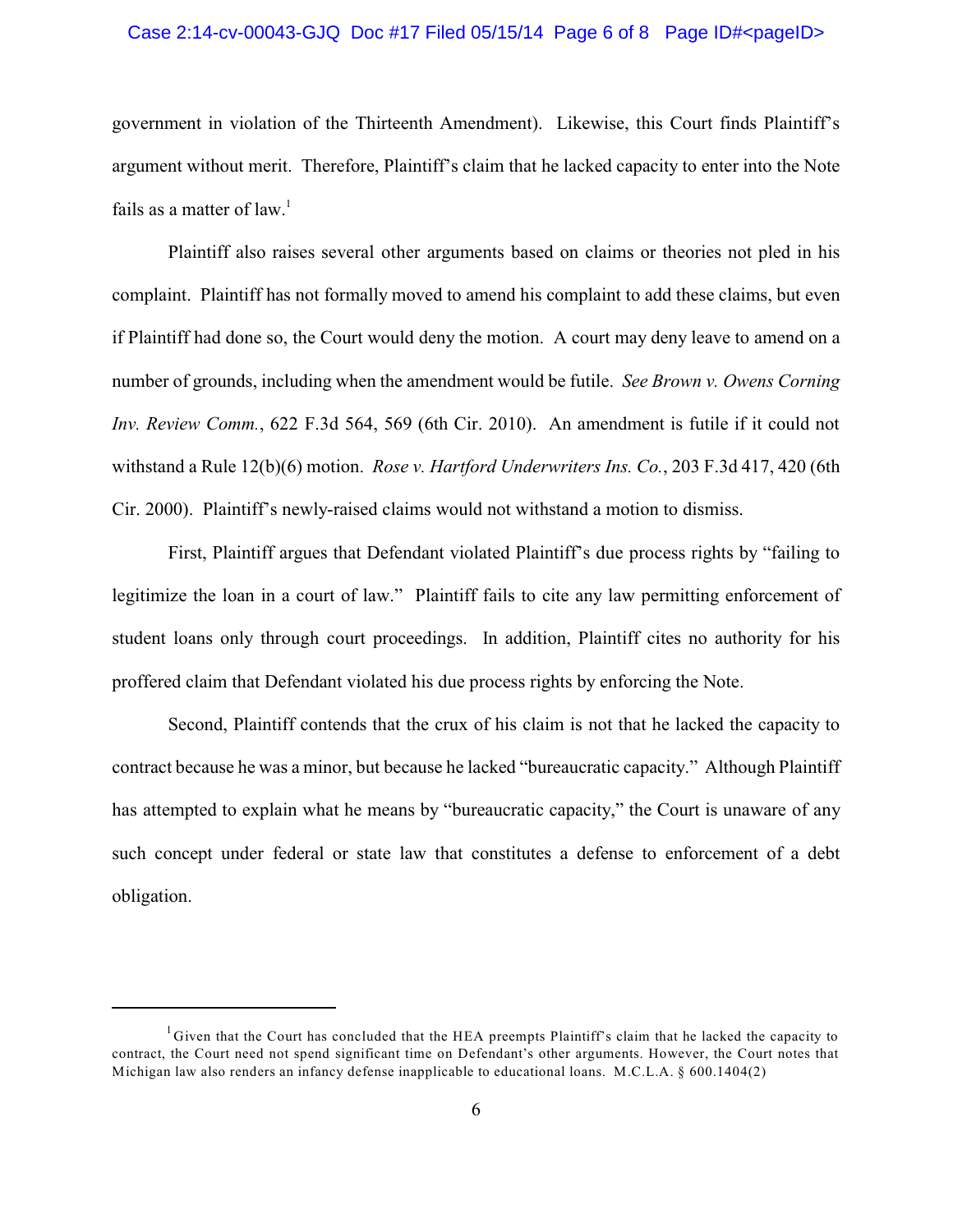#### Case 2:14-cv-00043-GJQ Doc #17 Filed 05/15/14 Page 7 of 8 Page ID#<pageID>

Third, Plaintiff refers to "[t]he right of childhood," which he defines as "the right to make every mistake once, understand the consequence of majority, experience lesser consequence, and thus develop without undo [sic] consequence." (Dkt. # 7 at Page ID 34.) As with his other claims, Plaintiff cites no authority supporting a "right of childhood," and to this Court's knowledge no court has ever recognized such a right under federal law.

Plaintiff's final argument is not clear, but he appears to claim that he was not eligible for a student loan in the first instance, and therefore Defendant may not rely on the HEA to preempt Plaintiff's state-law infancy defense. In particular, Plaintiff alleges that he lacks a high school diploma or the equivalent and, therefore, Defendant was required to administer a competency test to ensure that Plaintiff could benefit from the education he was offered. Plaintiff relies on Section 484(d) of the HEA, 20 U.S.C. § 1091(d), which provides that in the case of a student who lacks a high school certificate of graduation or the recognized equivalent of such, the student must demonstrate an ability to benefit from the education or training being offered bymeeting one of four standards, one of which is an acceptable score on an "independently administered examination." 20 U.S.C. § 1091(d)(1). As Defendant notes, however, a student may also demonstrate eligibility by showing that he "has completed a secondary school education in a home setting that is treated as a home school or private school under State law." 20 U.S.C.  $\S$  1091(d)(3).<sup>2</sup> To demonstrate compliance with this section, Defendant has submitted a copy of Plaintiff's Home School Certificate, showing a Home School graduation date of August 15, 2003—one month before

<sup>&</sup>lt;sup>2</sup>The Court notes that this provision was in effect in 2003, when Plaintiff graduated from a home school program and signed the Note.